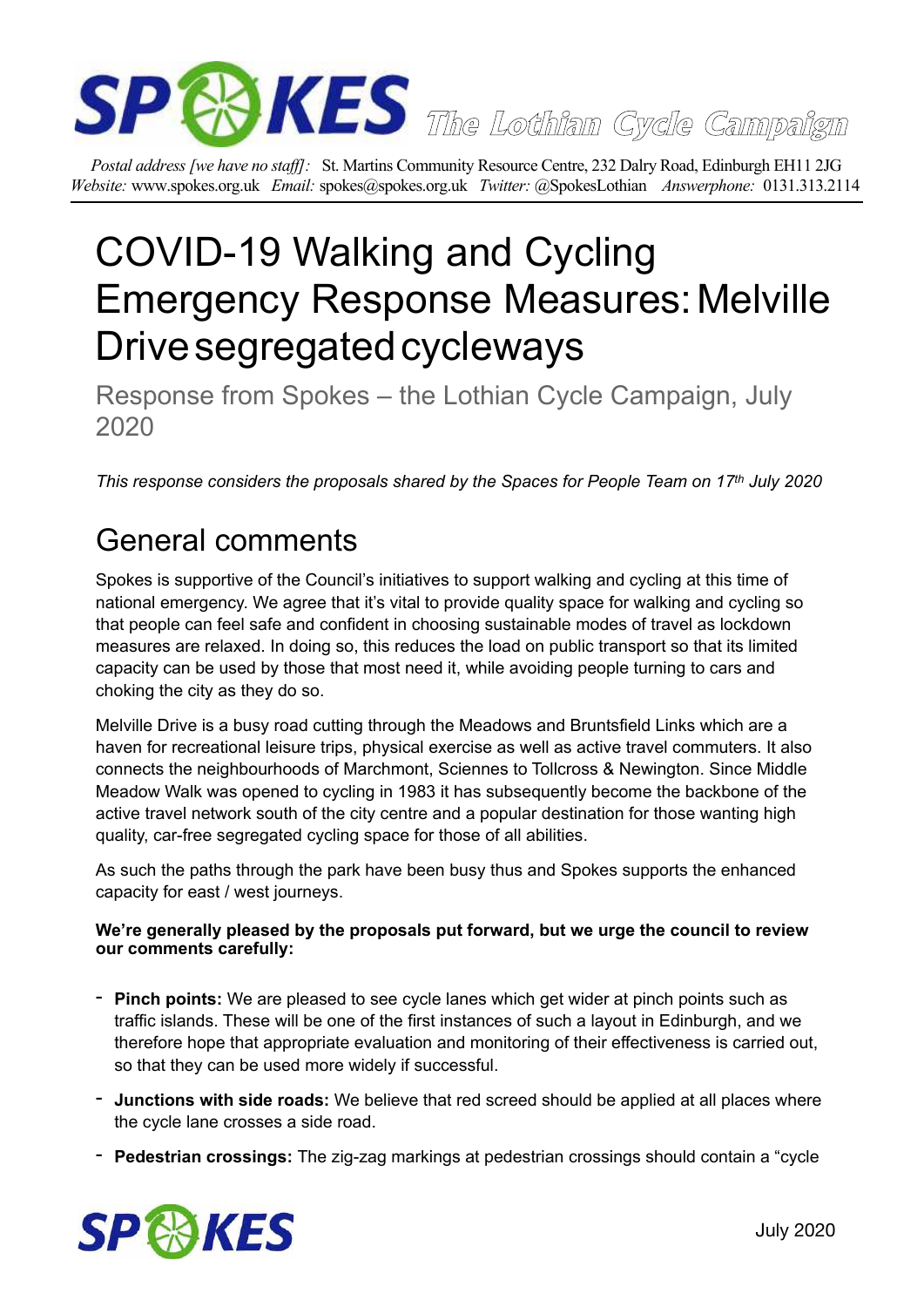lane" - as has been done in the recent Spaces for People scheme on Old Dalkeith Road and is also in the plans for this scheme at the Toucan crossing by the Croquet Club.

- **Bus stops and cycle lanes:** Although we believe that floating bus stops are the safest way of dealing with conflict at bus stops with adjacent cycleways, we recognise that their implementation will not always be feasible in Spaces for People projects. However, it is important that monitoring and evaluation of the bus stop boarders on Melville Drive also takes place, and that they are modified if found to be unsatisfactory. Monitoring must also consider cyclists who choose to enter the carriageway in order to pass buses at bus stops. The ramps at bus stops should not be too steep or narrow, as this will cause problems for people using non-standard cycles such as recumbent bikes or handcycles.
- **Cyclist stop lines:** In a number of places, stop lines are put in the cycleway. We consider these to be unnecessary and counterproductive, as they will lead to increased conflict between pedestrians, cyclists and drivers.

### Detailed comments

1. **Demarkation of cycle crossings at Junctions:** It is good to see that the red surface treatment is being added at the east-west crossings along Melville Drive. However it should also be applied north-south across Melville Drive at Argyle Place. Currently this lack of clear delineation often means vehicles block the Toucan crossing here. The new protected eastbound cones should be adjusted to allow a right turn from Argyle Place. Thus avoiding the desire to use the path along the southern edge of the pedestrian path of South Meadow Walk.



Fig 1: Additional red screeding & right turn suggested at Argyle Pl junction

 This surface treatment should also be applied to the crossing east-west from Argyle Park Terrace so drivers are made more aware the cycle route crosses here. Often drivers speed across if the lights are red if headed west, but this conflicts with cyclists headed south/west from Middle Meadow Walk on to Leamington Walk. See Fig 1 of the

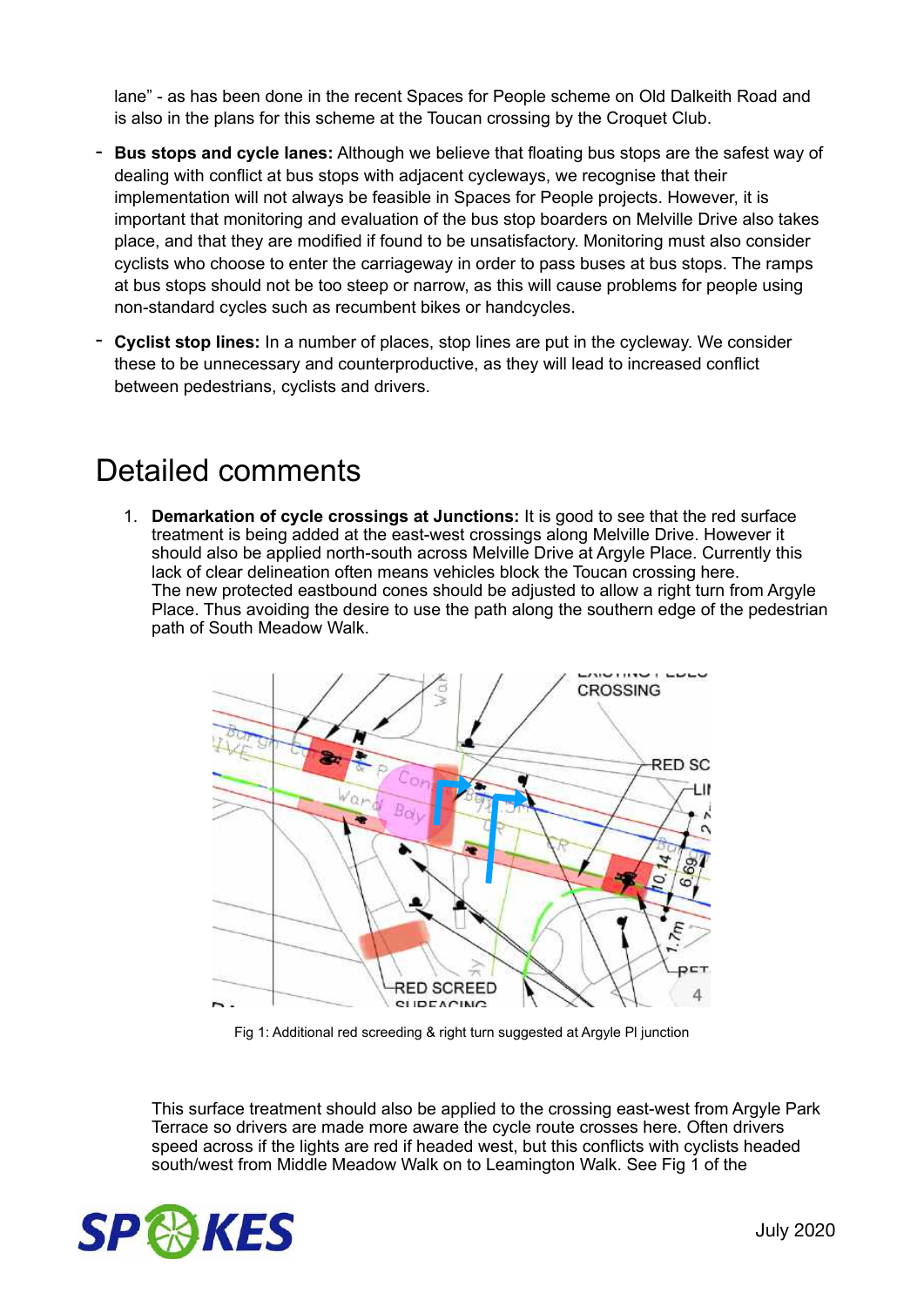proposed additional red screeding locations above.

- 2. **Meadow Place:** It is positive to see the addition of the pedestrian 'courtesy zebra' crossing markings at the north end Meadow Place. This is the location the segregated cycle lanes switch sides so a clear delineated pedestrian crossing point will be helpful to all users. Spokes would suggest the zebra crossing should be further to the west: as shown it leads straight into a garden wall (so not on a desire line). It should also be analed NW/SE to emphasise the switch of the cycle lane from the north side to the south. Often there's a popular food van positioned here with customers gathered around on the cycle path here, so a parklet here could help provide seating for customers whilst discouraging queue's forming on the cycle path.
- 3. **Jaw Bone Walk Crossing:** The Pelican crossing to Jawbone Walk is primarily used by pedestrians but is also used the occasional cyclists. Therefore it is positive to see the guard rails being removed here. However would a dropped kerb (& bollards be possible to allow ease of crossing to/from the Just East Bikes docking station at Meadow Place. The design of the north end of Meadow Place and position of the Pelican crossing is a legacy of the old road access arrangements, which in the longer term should be reviewed. This should be a modal filter to / from Melville Drive from Marchmont Crescent (thus avoiding Marchmont Rd). Until this is resolved Spokes would encourage cyclists to still use the Argyle Pl crossing further to the east to join Middle Meadow Walk as Jaw Bone Walk is not wide enough. Additional signage directing cyclists between Bruntsfield and the Old Town should point along South Meadow Walk and Middle Meadow Walk (e.g. incl. travel time to encourage).
- 4. **Bus Lane & Stop Adjustments:** As Melville Drive is has a lower frequency of use by buses (Services 24 & 41 only) and has only slight gradients, we consider this a suitable location to try them out. We suggest that their use here should be seen as experimental and monitored carefully with changes made if they clearly do not work for most cyclists. We imagine that many experienced cyclists may prefer to simply overtake buses at bus stops if the road conditions allow for this and again the spacing of the orcas should allow for this. This low frequency of buses also supports the removal of the bus lane at the eastern end of Melville Drive during the 'Spaces for People' trials.
- 5. **North Meadow Walk Junction:** The western end of these proposals should continue further west, ideally to join with the Tollcross junction & *Meadows to Canal* schemes being consulted on. Slightly outwith the boundary, but a fully dropped kerb would be very helpful from North Meadow Walk to opposite the bottom of Leven Terrace. This can be awkward especially when exiting westwards by bike onto Melville Drive headed towards Tollcross.



Fig 2: Current entry / exit manoeuvre at west end of North Meadow Walk

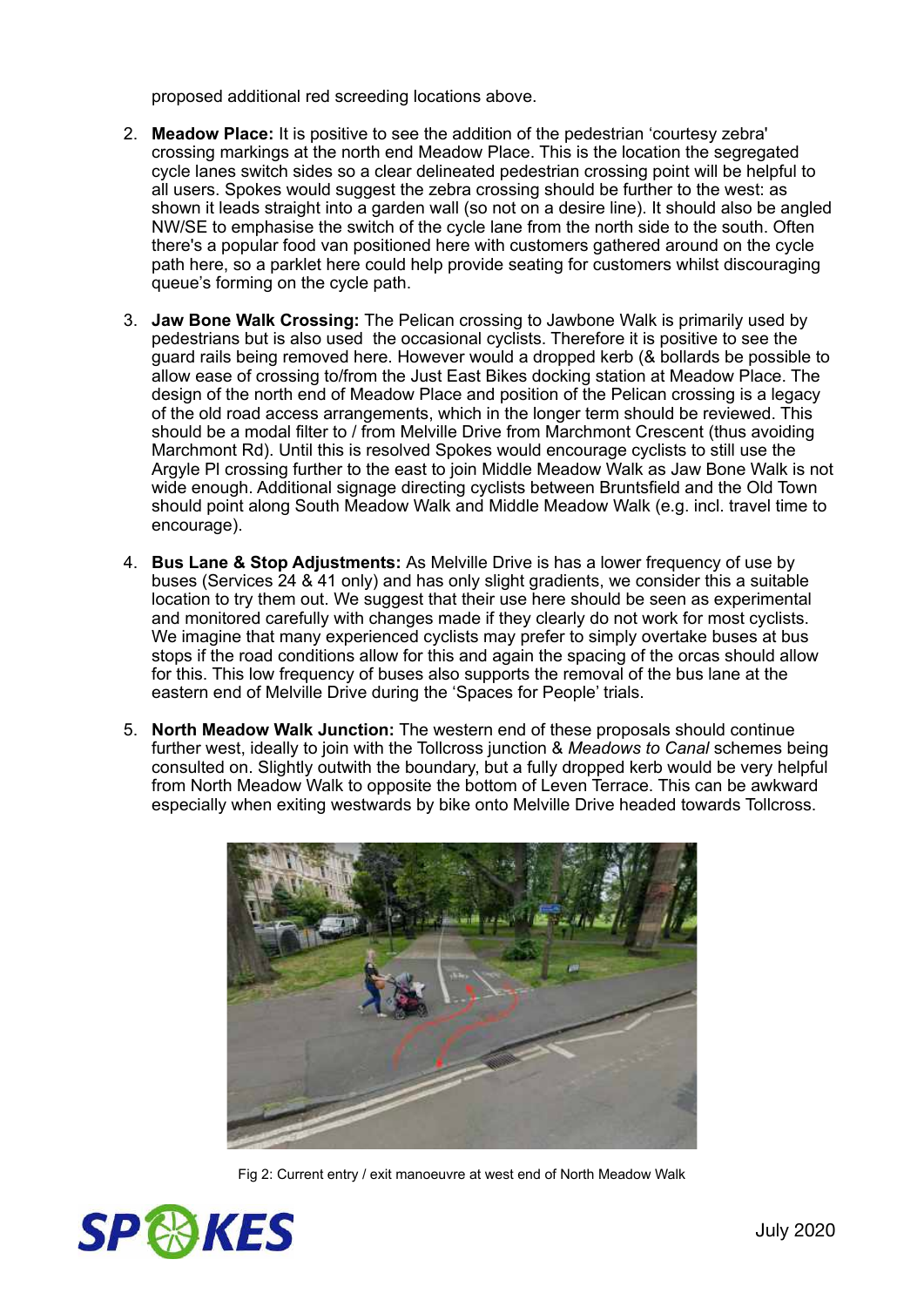- 6. **Eastern Connections:** Similarly, at the eastern end the scheme should, at least, start in Hope Park Terrace, joining to related Spaces for People proposals for Newington & hopefully Causewayside as well.
- 7. **Zig-Zag Lines:** Spokes support the corrected position of the zig-zag lines at the Lonsdale Terrace Toucan crossing, putting them in the traffic lane rather than the cycle lane. This should be replicated at the all the other crossings (Meadow Place, Boroughloch Walk, Archers' Walk).
- 8. **Parking on the Park:** Enforcement of parking needs to be enhanced if the on street parking here is being removed. On previous recent occasions (01.06.20) cars parking on the park grass parallel to Melville Drive weren't removed due to lack of enforcement.



Fig 3: Parking on the Meadows on the north side of Melville Drive - 01.06.20 with limited enforcement by CEC / Police Scotland

 We therefore would like reassurance from the Council & Police Scotland that there will be adequate resource provided for enforcement as at weekends and any park events especially can be an issue for off road parking. It is thought that up to six vehicles can park next to the pavilion, allowing for parking not on Melville Drive.

#### **Additional / longer term measures we consider in need of review include;**

- 9. Could the Meadow Place crossing be repositioned and upgraded to a toucan to align with the south end of Jaw Bone Walk (we assume the existing position predates the closure of the road to vehicles). This should then act as a modal filter and enhanced public realm for the popular food trucks that stop there. It could also possibly tie in to the on going EWH Jaw Bone conservation project. This may also require repositioning of the popular Just Eat Bike hire docking station, forming a new gateway public space into Marchmont.
- 10. At Argyle Place car drivers can turn left into Melville Drive whatever the state of the traffic lights, thus crossing the pedestrian and cycle path crossing at speed (and usually not signalling left until after they have forked into the slip road). This should be reviewed as any crossing is potentially hazardous for vulnerable road users (VRU). Should the speed hump here be extended southwards or a left turn phase be added to the lights to avoid this conflict altogether?